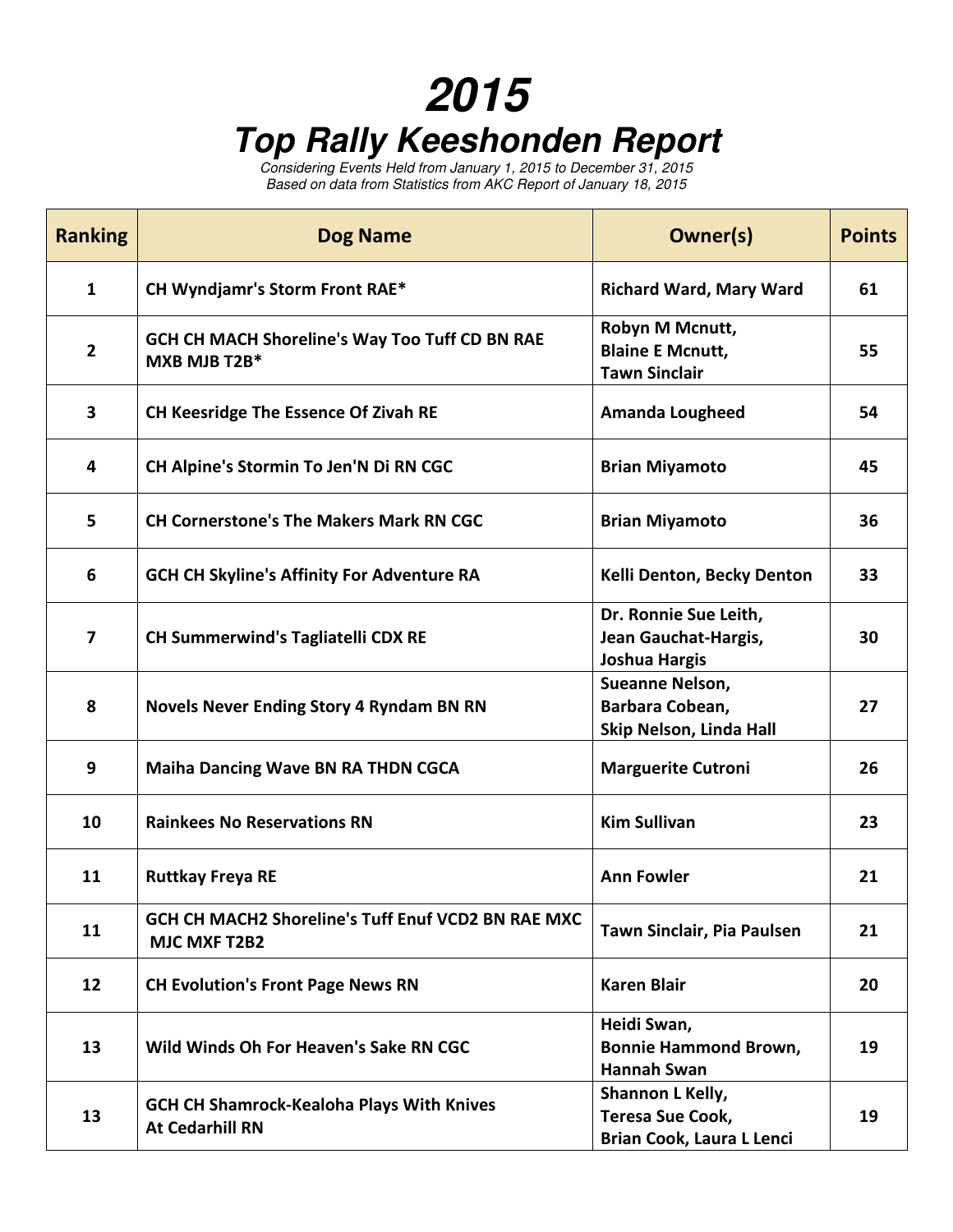| 14 | <b>CH Coaster Kees Pounce And Bounce CD BN RAE OA AXJ</b>               | <b>Carol Blair, Stu Blair</b>                                      | 17 |
|----|-------------------------------------------------------------------------|--------------------------------------------------------------------|----|
| 15 | CH Wund-R Y The Game Is Afoot BN RE OA OAJ OF                           | Donna L Schmitt,<br><b>Katrina C Guse</b>                          | 16 |
| 15 | <b>Novel's New Tricks RN OA OAJ</b>                                     | Linda Hall, Barbara Cobean,<br><b>Sueanne Nelson, Gerald Hall</b>  | 16 |
| 16 | Wild Winds A Star Is Born RN RATN CGC                                   | <b>Bonnie Hammond Brown,</b><br><b>Heidi Swan</b>                  | 15 |
| 16 | <b>CH Jen'N Di's Don'T Stop Believin' CGC</b>                           | <b>Barbara Anne Crawford Stof</b><br>fel, Diane Wright             | 15 |
| 17 | CH Kj's Chubby Is The New Sexy RN NA NAJ NF                             | Laura Inman                                                        | 14 |
| 17 | Beasley's Fancy Chief Clancy CD RE THD DJ CGCA                          | <b>Stacie Beasley,</b><br><b>Jeffrey Beasley</b>                   | 14 |
| 18 | Kj's Beary Awesome                                                      | Makayla Barker                                                     | 13 |
| 18 | <b>Keltic's Living The Dream BN RN CGCA</b>                             | Anitra Lee Redlefsen                                               | 13 |
| 18 | GCH CH Kj's Play Date CDX BN RA NA NAJ CGCA                             | <b>Lois and David Waddell</b>                                      | 13 |
| 18 | <b>CH Cinderlad Barefoot In The Park BN RAE OA AXJ</b><br><b>OF CGC</b> | Leslie Meyn, Patricia Tocalis                                      | 13 |
| 18 | <b>Adonai's Sweet-N-Sassy CDX RA</b>                                    | Ramona Barker                                                      | 13 |
| 19 | Moonshadow's Little Man Gibbs BN RN CGC                                 | <b>Ellen B Kramer</b>                                              | 12 |
| 20 | <b>Klassic's Play With Fire CDX BN RE</b>                               | Ann M McHugh                                                       | 11 |
| 20 | Corney's Corner's Ncis Agent Extraordinaire RN CGC                      | Edna M Corney,<br><b>Denali Steinert</b>                           | 11 |
| 20 | <b>CH MACH7 Harem's Head Over Heels MXC2 MJB3</b><br><b>NFT2B</b>       | <b>Emily Taggart,</b><br><b>Harold Taggart</b>                     | 11 |
| 21 | CH Shoreline Guinness For Barkee CD BN RAE MX MXJ<br><b>MXP2 MJP</b>    | Robyn M Mcnutt,<br><b>Blaine E Mcnutt,</b><br><b>Tawn Sinclair</b> | 10 |
| 21 | <b>Nightwind' S Pearl Breeze CD BN RE</b>                               | Elaine D Dante,<br><b>Deborah Hodges</b>                           | 10 |
| 22 | <b>GCH CH Kj's Hot Date RN CGC</b>                                      | Kristen Dowd,<br><b>Grace Stewart</b>                              | 9  |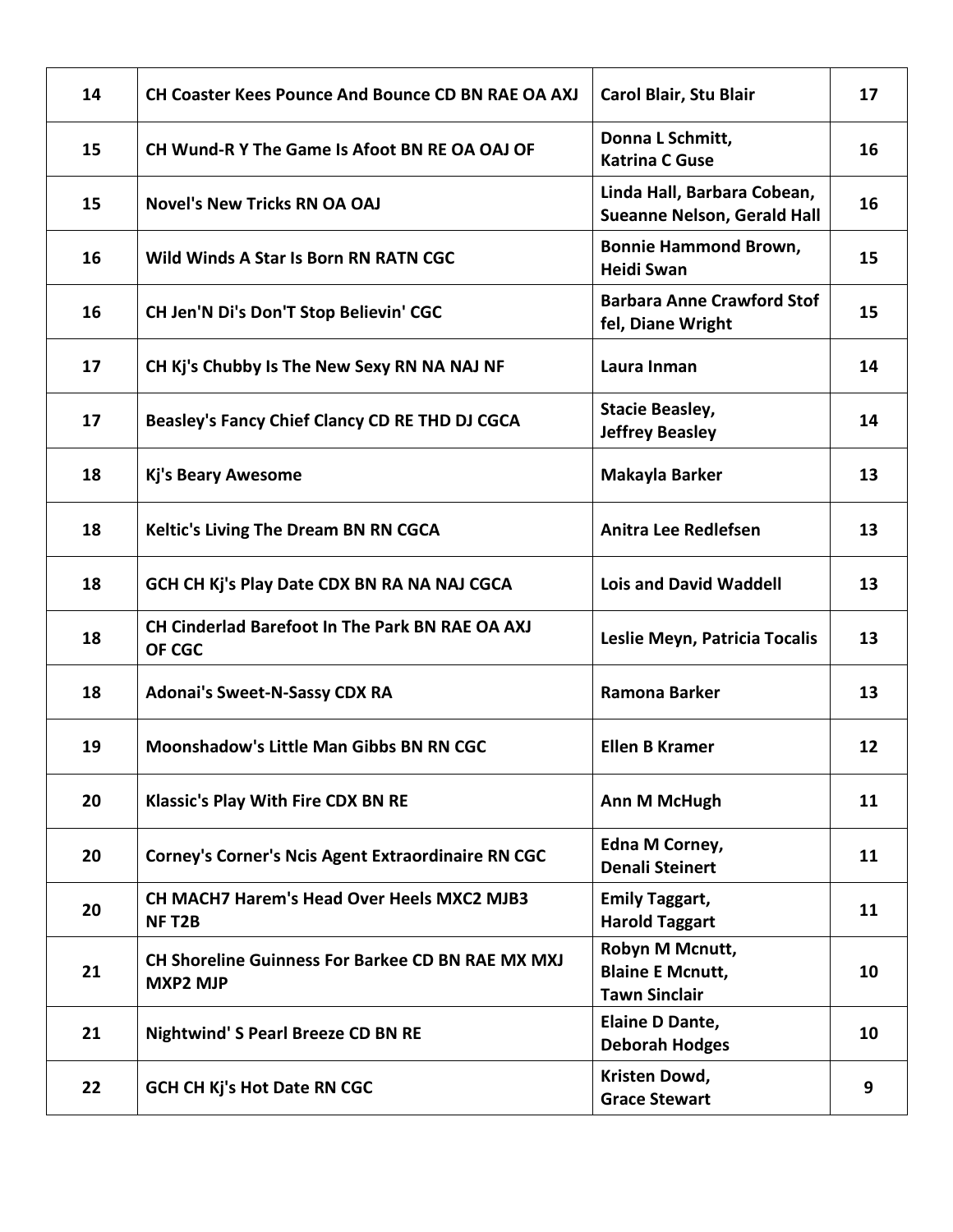| 23 | Star-Kee's Who Ray For Hollywood CD RN CGC                                                       | Thomas J Faubel,<br>Kristine R Faubel,<br>Robin Stark, Jimmy Kranz   | 8              |
|----|--------------------------------------------------------------------------------------------------|----------------------------------------------------------------------|----------------|
| 24 | CH Wyndspell Sera's Toy Story CDX RN CGC                                                         | Dawn M Sung, Steven Sung                                             | 7              |
| 24 | GCH CH Allante's Politically Correct OA OAJ OF CGC                                               | <b>Julie North, Jay North</b>                                        | $\overline{7}$ |
| 24 | CH Shoreline's Hangin' Tuff OA MXJ MJB                                                           | Edith Tipple, Jocelyn Tipple,<br><b>Tawn Sinclair</b>                | $\overline{7}$ |
| 24 | CH Jen'N Di's Don'T Stop Believin' RN CGC                                                        | <b>Barbara Anne Crawford Stof</b><br>fel, Diane Wright               | $\overline{7}$ |
| 24 | Flowerkees Sweet Alyssum Geluk CD BN RE OA OAJ NAP<br><b>NJP NF</b>                              | M Frances Boyle,<br><b>Nancy H Aldrich</b>                           | 7              |
| 24 | GCH CH MACH13 Shoreline's Tuff Act To Follow VCD3<br>VER RAE2 MXC4 MJS5 MXF MFB TQX T2B          | Tawn Sinclair, John Sinclair                                         | 7              |
| 25 | <b>Baxter Von Bark CGCA</b>                                                                      | <b>Patricia Stolte</b>                                               | 6              |
| 25 | <b>Discover Cryoseismic Boom</b>                                                                 | Leslie A Meyn                                                        | 6              |
| 25 | <b>Coaster Kees Over The Limit NA</b>                                                            | Dana & Michael Montague,<br>Patricia Voyles,<br><b>Tawn Sinclair</b> | 6              |
| 25 | <b>Keenorth Raizin Kane RN</b>                                                                   | <b>Harriet Harpe</b>                                                 | 6              |
| 25 | <b>CH Shamrock-Brio One For The Money</b>                                                        | Brian Cook, Theresa Cook,<br><b>Shannon Kelly</b>                    | 6              |
| 25 | GCH CH Kj's Livin Large CD BN RN OA OAJ NF                                                       | Elizabeth Strick,<br><b>Kristen Dowd</b>                             | 6              |
| 25 | CH Allante's Ocean De Lumiere OA OAJ NF CGC                                                      | <b>Julie North, Jason North</b>                                      | 6              |
| 25 | Imagine The Road To Success BN RN MX MXB MXJ MJB                                                 | Carolyn Schaldecker,<br><b>Vernon Schaldecker</b>                    | 6              |
| 26 | Wyndspell Benchmark UDX OM1 BN GN GO RN OA OAJ                                                   | Lila M Dann                                                          | 5              |
| 27 | CH MACH Wund-R Y Theres No Crying In Baseball<br><b>MXB MJS</b>                                  | <b>Emily Taggart,</b><br><b>Harold Taggart</b>                       | 4              |
| 27 | Shoreline's Ruby Slippers CD BN RAE MX MXS MXJ MJS<br>XF T2B                                     | Patricia Voyles,<br><b>Tawn Sinclair</b>                             | 4              |
| 27 | <b>GCH CH MACH4 Parrkees Perpetual Motion At Shoreline</b><br>CDX RAE MXB2 MJG2 MXF MFB TQX T2B2 | Patricia Voyles,<br>Tawn Sinclair, Eileen A Parr                     | 4              |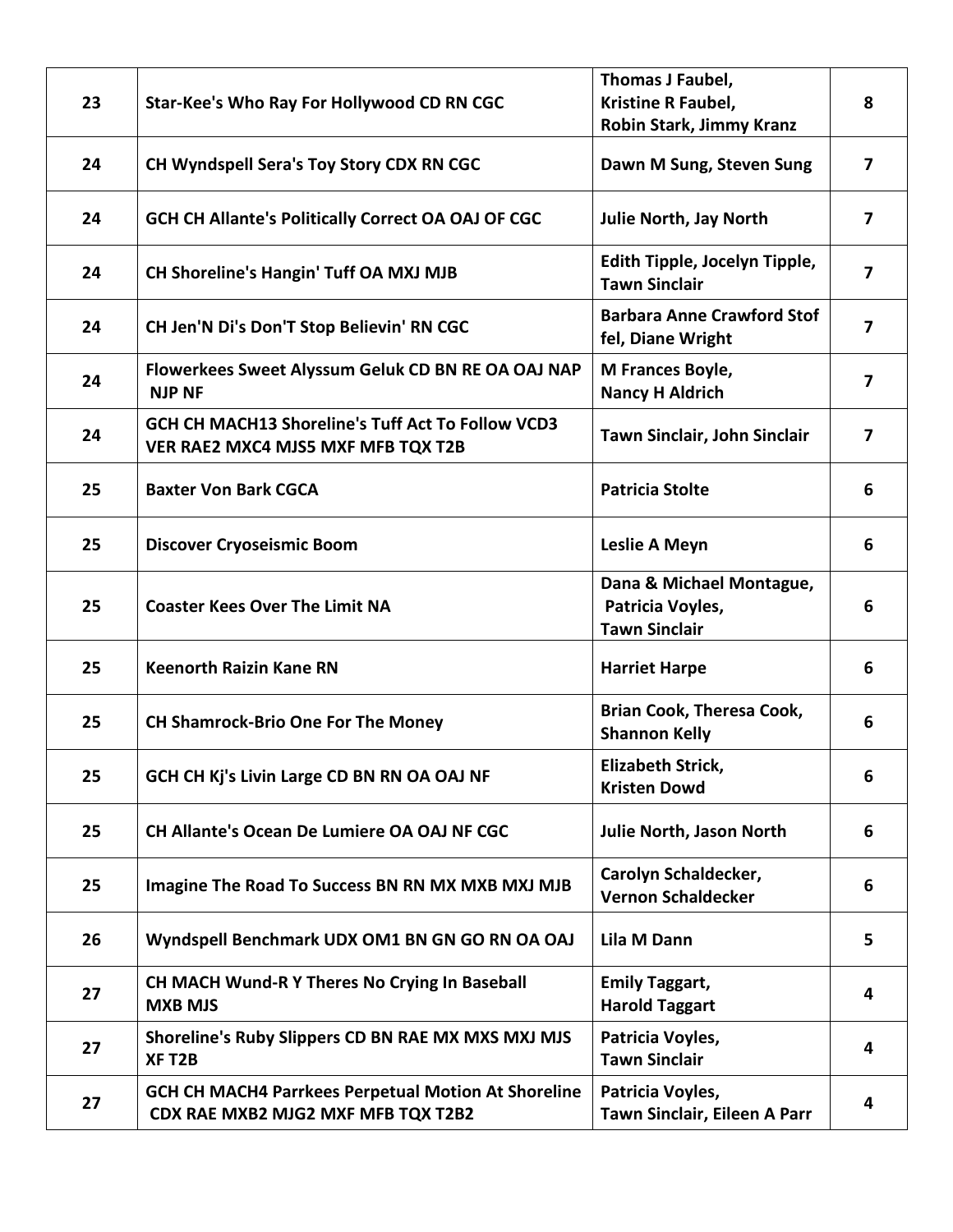| 28 | <b>Kidkees Take A Chance On Me RE</b>                                    | Nancy Baggott,<br>Robert L Johnson,<br><b>Kathy Gray</b>       | $\overline{\mathbf{3}}$ |
|----|--------------------------------------------------------------------------|----------------------------------------------------------------|-------------------------|
| 28 | <b>CH Covenants Wolf Kees Firestorm PCD RE NAJ NF</b><br><b>THD CGCA</b> | Jennifer Rother,<br><b>Anita Houchins</b>                      | 3                       |
| 29 | CH Wund-R Y The Game Is Afoot BN RE OA OAJ OF                            | Donna L Schmitt,<br><b>Katrina C Guse</b>                      | $\overline{2}$          |
| 29 | <b>Nightwind's Dancing Dutchman CD BN RE</b>                             | <b>Elaine Dante</b>                                            | $\overline{2}$          |
| 29 | <b>CH Kidkees Island Guru RE</b>                                         | Nancy Baggott,<br>Robert Johnson, Kathy Gray                   | $\overline{2}$          |
| 29 | Vali's Adeste Fidelis CD RE NAJ OAP OJP NF NFP CGCA                      | <b>Pat Stolte</b>                                              | $\overline{2}$          |
| 30 | <b>Lilly's Miracle Zoey CGC</b>                                          | Kathleen Ayala                                                 | $\mathbf{1}$            |
| 30 | CH Kj's Speed Date BN RN MX MXJ NAP NJP OF                               | Laura Inman                                                    | $\mathbf{1}$            |
| 30 | GCH CH Kj's Play Date CDX BN RA NA CGCA                                  | <b>Lois and David Waddell</b>                                  | $\mathbf{1}$            |
| 30 | <b>GCH CH Summerwind's Sonic Boom BN RN</b>                              | Sarah Berrend,<br>Jean Gauchat-Hargis,<br><b>Joshua Hargis</b> | 1                       |
| 30 | CH Keekichi's Klassic Irish Dancer CD BN RA                              | Ann M McHugh                                                   | $\mathbf{1}$            |
| 30 | Sylvan Stitches A Dream RA THDN CGC                                      | <b>Ann Elders</b>                                              | $\mathbf{1}$            |

**Points are calculated using the Blanche Saunders System: First Place = 7 Points Second Place = 6 Points Third Place = 5 Points Fourth Place = 4 Points Qualifying Score = 1 Point (1 Point for a Qualify Score is included in points for First thru Fourth place) \*10 additional point for first place in both Advanced B and Excellent B in the same trial.** 

**+ 5 additional points for High Combined.**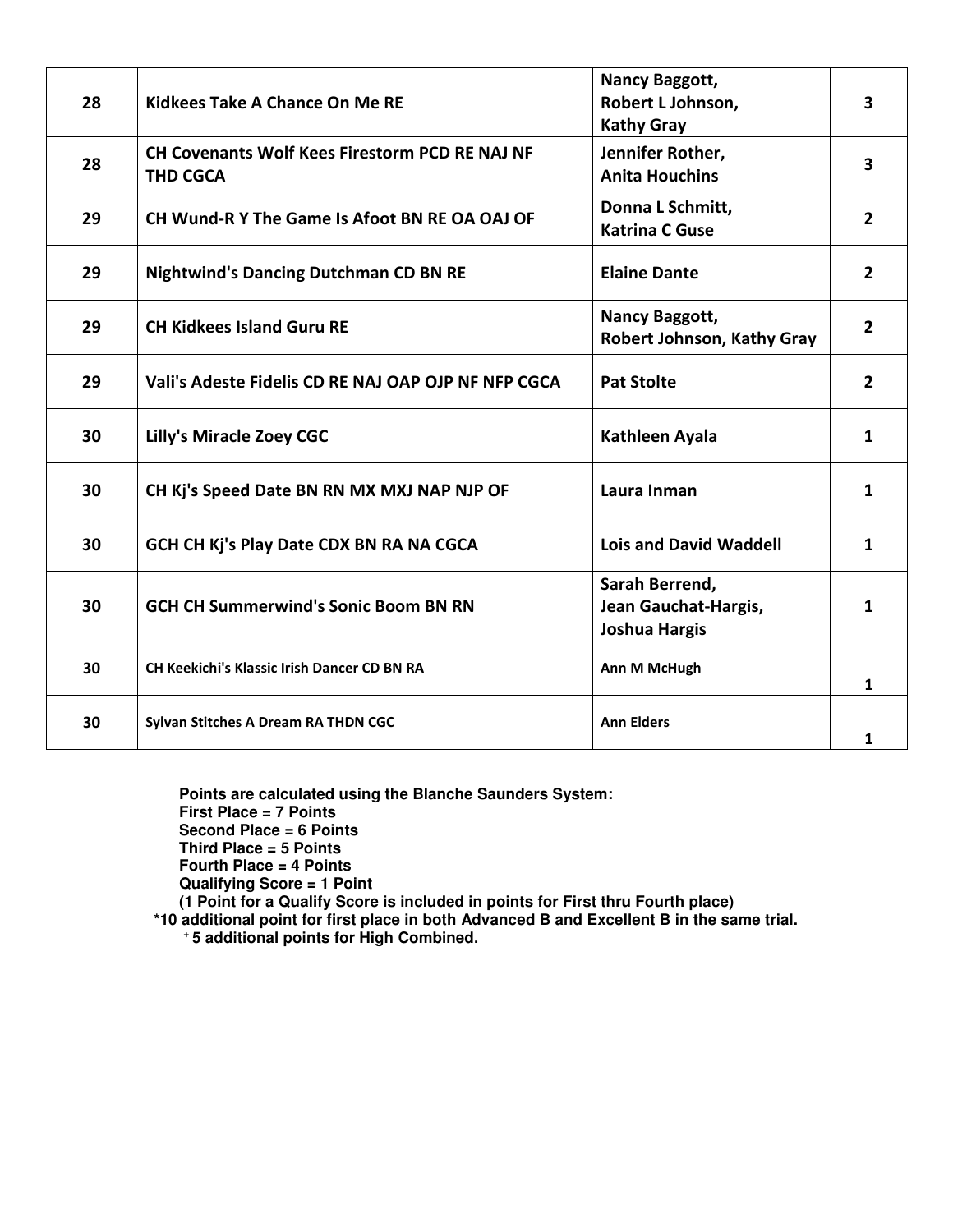## **Top Rally Keeshonden Report By Class**

| <b>RALLY NOVICE A</b> |                                                           |                                                                      |               |
|-----------------------|-----------------------------------------------------------|----------------------------------------------------------------------|---------------|
| <b>Ranking</b>        | <b>Dog Name</b>                                           | <b>Owners</b>                                                        | <b>Points</b> |
| $\mathbf{1}$          | CH Alpine's Stormin To Jen'N Di RN CGC                    | <b>Brian Miyamoto</b>                                                | 44            |
| $\overline{2}$        | <b>CH Cornerstone's The Makers Mark RN CGC</b>            | <b>Brian Miyamoto</b>                                                | 36            |
| $\mathbf{3}$          | <b>Maiha Dancing Wave BN RN THDN CGCA</b>                 | <b>Marguerite Cutroni</b>                                            | 23            |
| 4                     | <b>Novels Never Ending Story 4 Ryndam BN RN</b>           | Sueanne Nelson,<br>Barbara Cobean,<br>Skip Nelson, Linda Hall        | 20            |
| 5                     | Wild Winds Oh For Heaven's Sake RN CGC                    | Heidi Swan,<br><b>Bonnie Hammond Brown,</b><br><b>Hannah Swan</b>    | 19            |
| 6                     | Wild Winds A Star Is Born RN RATN CGC                     | <b>Bonnie Hammond Brown,</b><br><b>Heidi Swan</b>                    | 15            |
| 6                     | CH Jen'N Di's Don'T Stop Believin' CGC                    | <b>Barbara Anne Crawford Stof</b><br>fel, Diane Wright               | 15            |
| $\overline{7}$        | Keltic's Living The Dream BN RN CGCA                      | Anitra Lee Redlefsen                                                 | 13            |
| 7                     | Kj's Beary Awesome                                        | Makayla Barker                                                       | 13            |
| 8                     | <b>GCH CH Allante's Politically Correct OA OAJ OF CGC</b> | <b>Julie North, Jay North</b>                                        | 7             |
| 9                     | <b>Keenorth Raizin Kane RN</b>                            | <b>Harriet Harpe</b>                                                 | 6             |
| 9                     | <b>Coaster Kees Over The Limit NA</b>                     | Dana & Michael Montague,<br>Patricia Voyles,<br><b>Tawn Sinclair</b> | 6             |
| 9                     | CH Allante's Ocean De Lumiere OA OAJ NF CGC               | <b>Julie North, Jason North</b>                                      | 6             |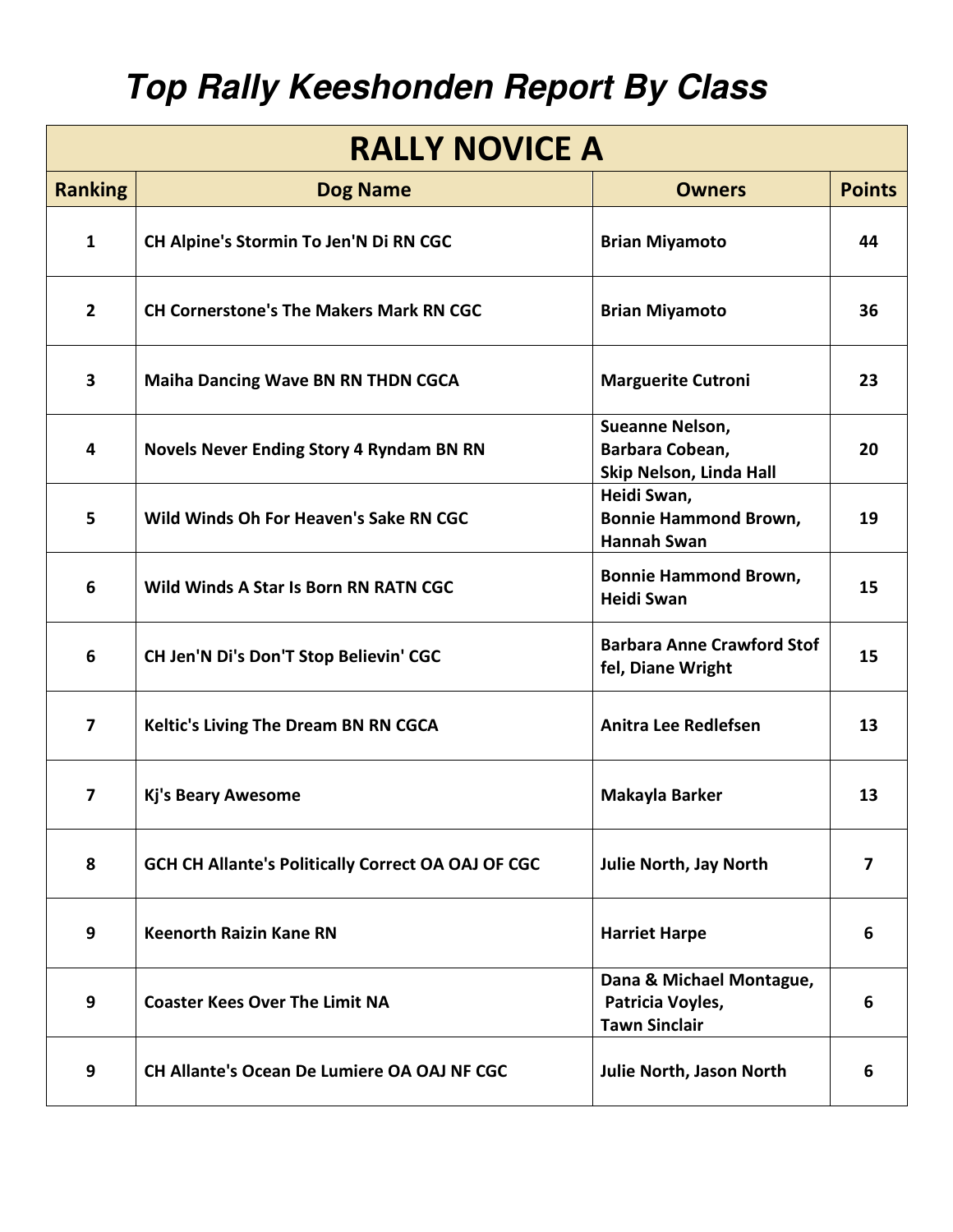| <b>RALLY NOVICE B</b>   |                                                                            |                                                                          |                |
|-------------------------|----------------------------------------------------------------------------|--------------------------------------------------------------------------|----------------|
| <b>Ranking</b>          | <b>Dog Name</b>                                                            | <b>Owners</b>                                                            | <b>Points</b>  |
| $\mathbf{1}$            | <b>Rainkees No Reservations RN</b>                                         | <b>Kim Sullivan</b>                                                      | 23             |
| $\overline{2}$          | <b>CH Evolution's Front Page News RN</b>                                   | <b>Karen Blair</b>                                                       | 20             |
| 3                       | <b>GCH CH Shamrock-Kealoha Plays With Knives At</b><br><b>Cedarhill RN</b> | Shannon L Kelly,<br><b>Teresa Sue Cook,</b><br>Brian Cook, Laura L Lenci | 19             |
| 4                       | <b>Novel's New Tricks RN OA OAJ</b>                                        | Linda Hall, Barbara Cobean,<br><b>Sueanne Nelson, Gerald Hall</b>        | 15             |
| 5                       | CH Kj's Chubby Is The New Sexy RN NA NAJ NF                                | Laura Inman                                                              | 14             |
| 6                       | <b>Moonshadow's Little Man Gibbs BN RN CGC</b>                             | <b>Ellen B Kramer</b>                                                    | 12             |
| $\overline{\mathbf{z}}$ | <b>CH MACH7 Harem's Head Over Heels MXC2 MJB3</b><br><b>NFT2B</b>          | <b>Emily Taggart,</b><br><b>Harold Taggart</b>                           | 11             |
| $\overline{\mathbf{z}}$ | Corney's Corner's Ncis Agent Extraordinaire RN CGC                         | Edna M Corney,<br><b>Denali Steinert</b>                                 | 11             |
| 8                       | <b>GCH CH Kj's Hot Date RN CGC</b>                                         | Kristen Dowd,<br><b>Grace Stewart</b>                                    | 9              |
| 9                       | CH Shoreline's Hangin' Tuff OA MXJ MJB                                     | Edith Tipple, Jocelyn Tipple,<br><b>Tawn Sinclair</b>                    | 7              |
| 9                       | CH Wyndspell Sera's Toy Story CDX RN CGC                                   | Dawn M Sung, Steven Sung                                                 | $\overline{7}$ |
| 10                      | Imagine The Road To Success BN RN MX MXB MXJ MJB                           | Carolyn Schaldecker,<br><b>Vernon Schaldecker</b>                        | 6              |
| 10                      | <b>Baxter Von Bark CGCA</b>                                                | <b>Patricia Stolte</b>                                                   | 6              |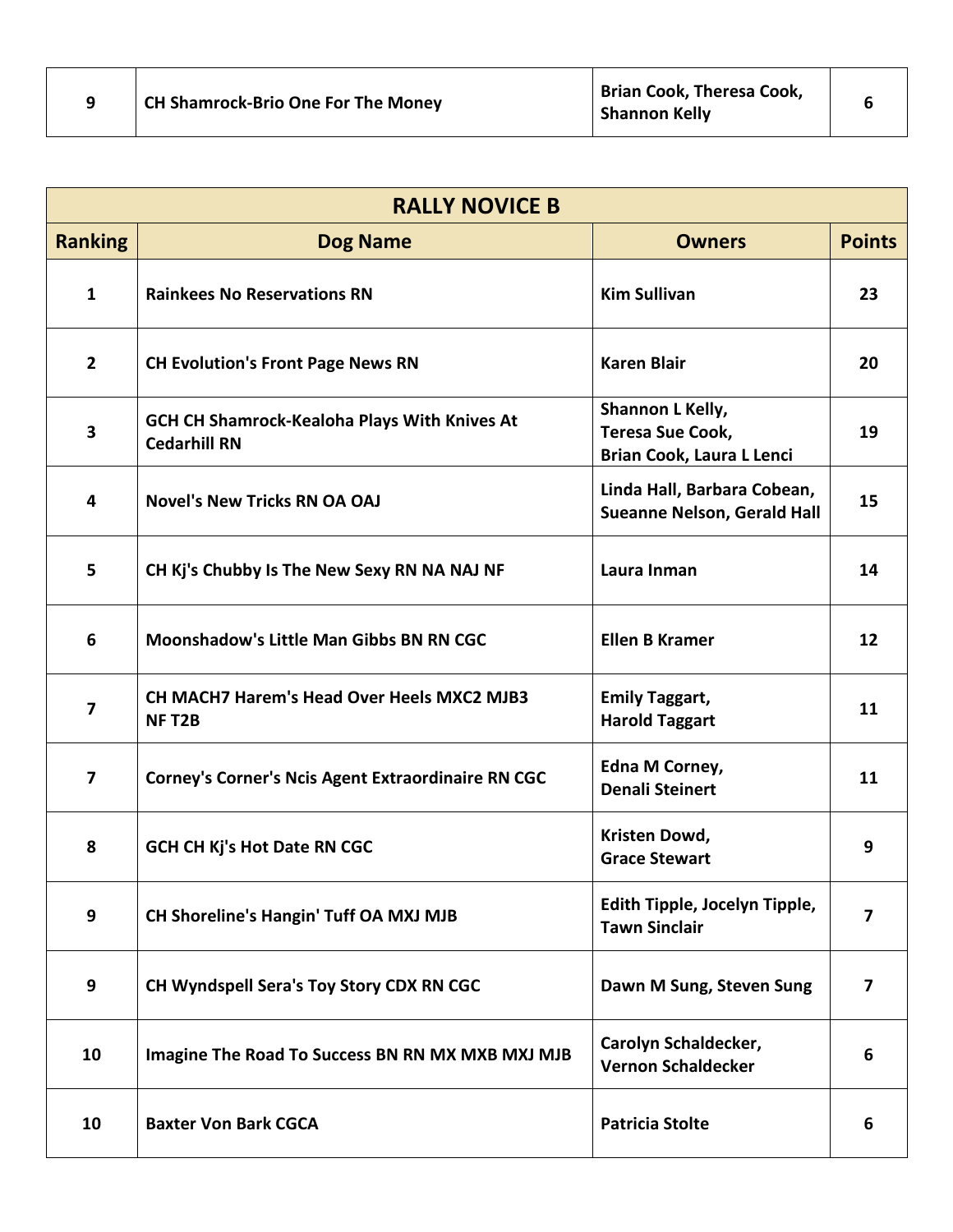| 10 | <b>Discover Cryoseismic Boom</b>                                       | Leslie A Meyn                                                        | 6 |
|----|------------------------------------------------------------------------|----------------------------------------------------------------------|---|
| 11 | <b>Novels Never Ending Story 4 Ryndam BN RN</b>                        | <b>Sueanne Nelson,</b><br>Barbara Cobean,<br>Skip Nelson, Linda Hall | 5 |
| 12 | <b>CH MACH Wund-R Y Theres No Crying In Baseball</b><br><b>MXB MJS</b> | <b>Emily Taggart,</b><br><b>Harold Taggart</b>                       | 4 |
| 13 | CH Alpine's Stormin To Jen'N Di RN CGC                                 | <b>Brian Miyamoto</b>                                                |   |
| 13 | Lilly's Miracle Zoey CGC                                               | Kathleen Ayala                                                       |   |

| <b>RALLY ADVANCED A</b> |                                                   |                                                              |               |
|-------------------------|---------------------------------------------------|--------------------------------------------------------------|---------------|
| <b>Ranking</b>          | <b>Dog Name</b>                                   | <b>Owners</b>                                                | <b>Points</b> |
| 1                       | <b>GCH CH Skyline's Affinity For Adventure RA</b> | Kelli Denton, Becky Denton                                   | 33            |
| $\overline{2}$          | <b>Keesridge The Essence Of Zivah RA</b>          | <b>Amanda Lougheed</b>                                       | 27            |
| 3                       | CH Jen'N Di's Don'T Stop Believin' RN CGC         | <b>Barbara Anne Crawford Stoffel,</b><br><b>Diane Wright</b> |               |

| <b>RALLY ADVANCED B</b> |                                                                             |                                                                       |               |
|-------------------------|-----------------------------------------------------------------------------|-----------------------------------------------------------------------|---------------|
| <b>Ranking</b>          | <b>Dog Name</b>                                                             | <b>Owners</b>                                                         | <b>Points</b> |
| 1                       | <b>GCH CH MACH Shoreline's Way Too Tuff CD BN RAE</b><br><b>MXB MJB T2B</b> | Robyn M Mcnutt,<br><b>Blaine E Mcnutt,</b><br><b>Tawn Sinclair</b>    | 24            |
| $\overline{2}$          | <b>CH Wyndjamr's Storm Front RAE</b>                                        | <b>Richard Ward, Mary Ward</b>                                        | 23            |
| 3                       | <b>CH Summerwind's Tagliatelli CDX RE</b>                                   | Dr. Ronnie Sue Leith,<br>Jean Gauchat-Hargis,<br><b>Joshua Hargis</b> | 15            |
| 4                       | <b>Adonai's Sweet-N-Sassy CDX RA</b>                                        | Ramona Barker                                                         | 13            |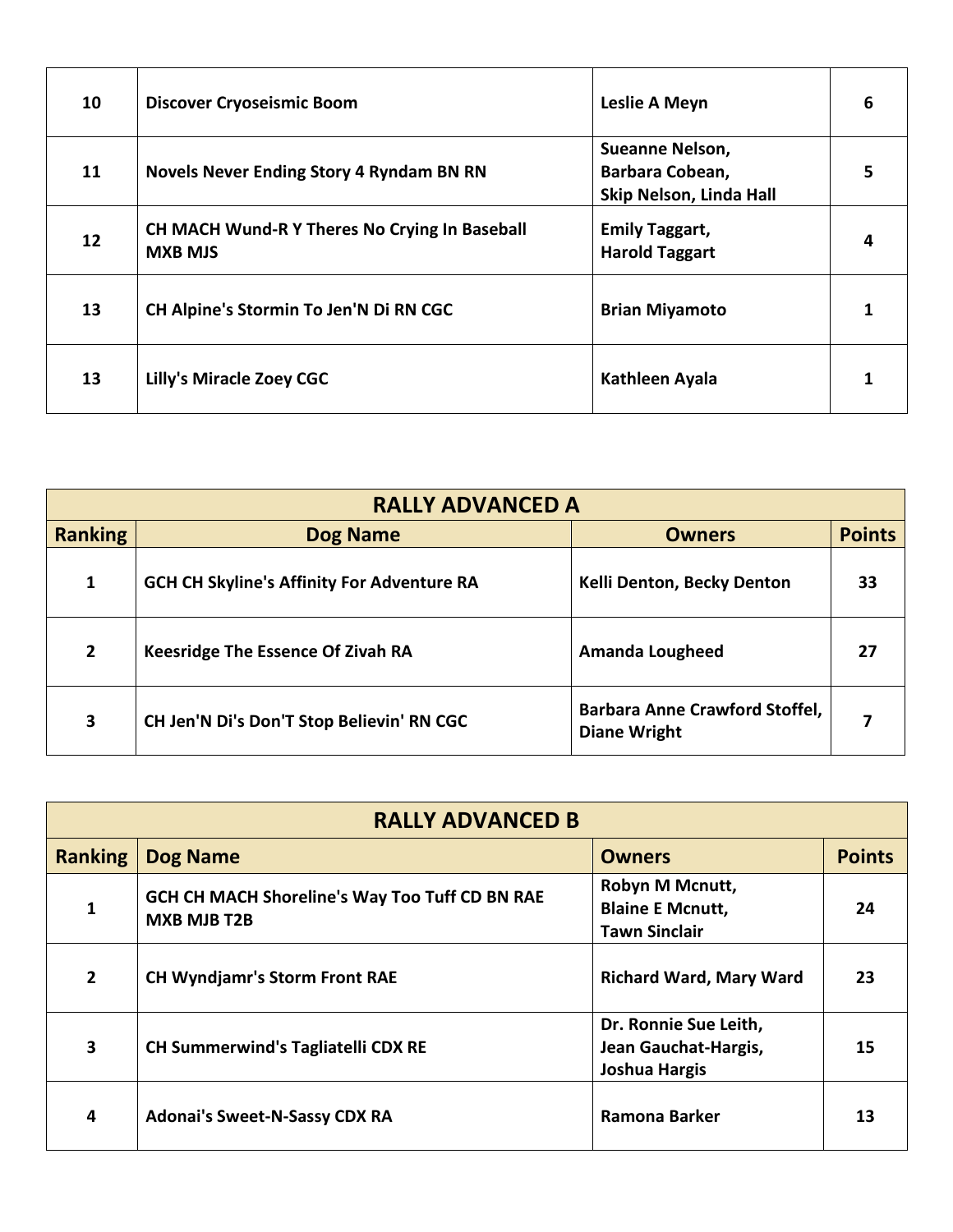| 5              | GCH CH MACH2 Shoreline's Tuff Enuf VCD2 BN RAE MXC<br><b>MJC MXF T2B2</b>                        | Tawn Sinclair, Pia Paulsen                                         | 10                      |
|----------------|--------------------------------------------------------------------------------------------------|--------------------------------------------------------------------|-------------------------|
| 6              | Star-Kee's Who Ray For Hollywood CD RN CGC                                                       | Thomas J Faubel,<br>Kristine R Faubel,<br>Robin Stark, Jimmy Kranz | 8                       |
| $\overline{7}$ | CH Cinderlad Barefoot In The Park BN RAE OA AXJ OF                                               | Leslie Meyn,<br><b>Patricia Tocalis</b>                            | 7                       |
| 8              | Beasley's Fancy Chief Clancy CD RE THD DJ CGCA                                                   | <b>Stacie Beasley,</b><br><b>Jeffrey Beasley</b>                   | 6                       |
| 8              | GCH CH Kj's Livin Large CD BN RN OA OAJ NF                                                       | <b>Elizabeth Strick,</b><br><b>Kristen Dowd</b>                    | 6                       |
| 9              | <b>Klassic's Play With Fire CDX BN RE</b>                                                        | <b>Ann M McHugh</b>                                                | 5                       |
| 9              | Wyndspell Benchmark UDX OM1 BN GN GO RN OA OAJ                                                   | <b>Lila M Dann</b>                                                 | 5                       |
| 9              | <b>CH Coaster Kees Pounce And Bounce CD BN RAE OA AXJ</b>                                        | Carol Blair, Stu Blair                                             | 5.                      |
| 10             | <b>Maiha Dancing Wave BN RA THDN CGCA</b>                                                        | <b>Marguerite Cutroni</b>                                          | $\overline{\mathbf{3}}$ |
| 11             | Flowerkees Sweet Alyssum Geluk CD BN RE OA OAJ NAP<br><b>NJP NF</b>                              | M Frances Boyle,<br><b>Nancy H Aldrich</b>                         | 2                       |
| 11             | CH Shoreline Guinness For Barkee CD BN RAE MX MXJ<br><b>MXP2 MJP</b>                             | Robyn M Mcnutt,<br><b>Blaine E Mcnutt,</b><br><b>Tawn Sinclair</b> | $\overline{2}$          |
| 11             | <b>GCH CH MACH4 Parrkees Perpetual Motion At Shoreline</b><br>CDX RAE MXB2 MJG2 MXF MFB TQX T2B2 | Patricia Voyles,<br>Tawn Sinclair, Eileen A Parr                   | $\overline{2}$          |
| 11             | <b>Novels Never Ending Story 4 Ryndam BN RN</b>                                                  | Sueanne Nelson,<br>Barbara Cobean,<br>Skip Nelson, Linda Hall      | $\overline{2}$          |
| 11             | Shoreline's Ruby Slippers CD BN RAE MX MXS MXJ MJS<br>XF T2B                                     | Patricia Voyles,<br><b>Tawn Sinclair</b>                           | $\overline{2}$          |
| 11             | CH Wund-R Y The Game Is Afoot BN RE OA OAJ OF                                                    | Donna L Schmitt,<br><b>Katrina C Guse</b>                          | $\overline{2}$          |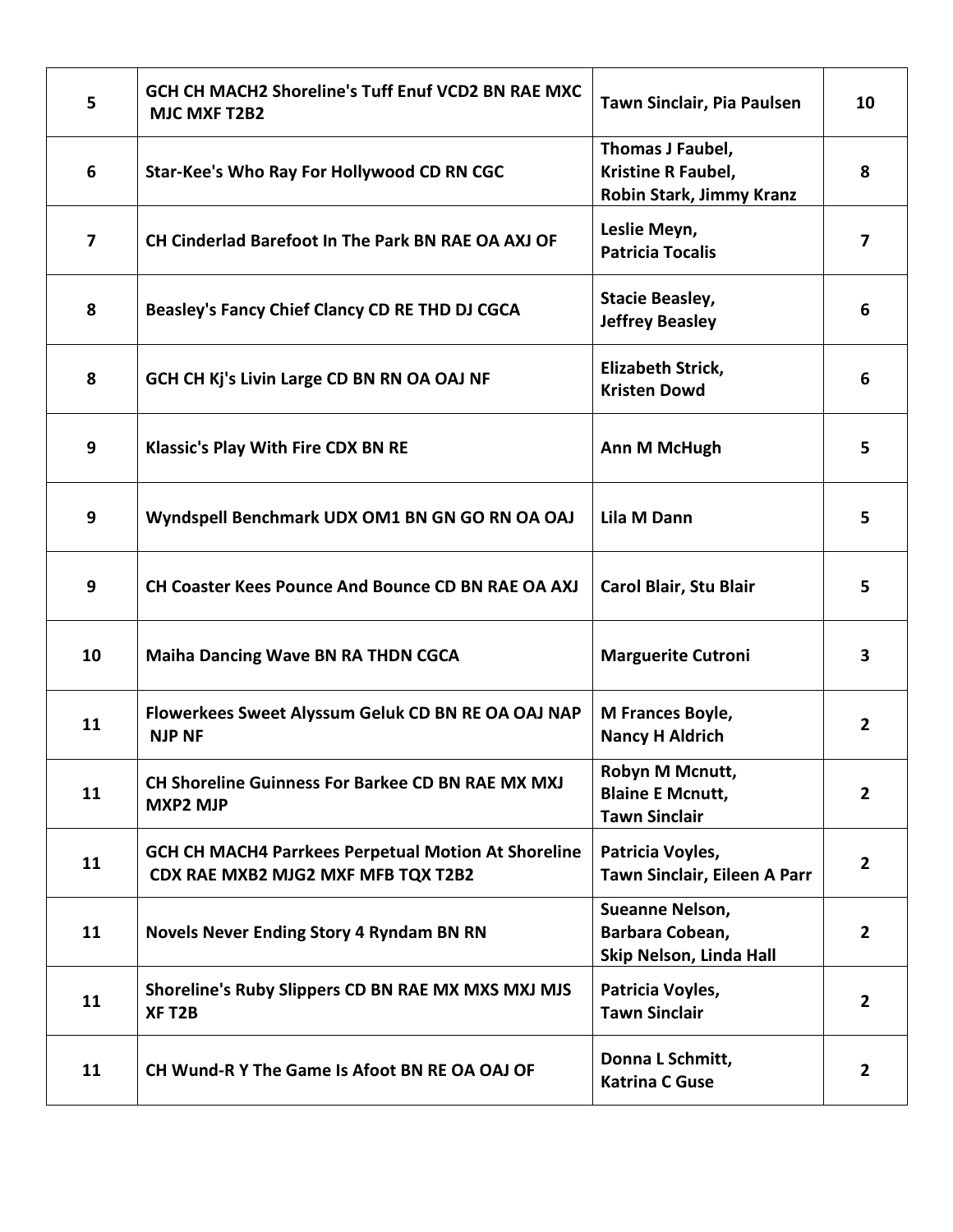| 12 | Vali's Adeste Fidelis CD RE NAJ OAP OJP NF NFP CGCA                   | <b>Pat Stolte</b>                                                    | 1            |
|----|-----------------------------------------------------------------------|----------------------------------------------------------------------|--------------|
| 12 | Sylvan Stitches A Dream RA THDN CGC                                   | <b>Ann Elders</b>                                                    | 1            |
| 12 | <b>CH Kidkees Island Guru RE</b>                                      | Nancy Baggott,<br>Robert Johnson,<br><b>Kathy Gray</b>               | $\mathbf{1}$ |
| 12 | <b>CH Keekichi's Klassic Irish Dancer CD BN RA</b>                    | Ann M McHugh                                                         | 1            |
| 12 | <b>CH Covenants Wolf Kees Firestorm RE NAJ NF</b><br><b>THDN CGCA</b> | Jennifer Rother,<br><b>Anita Houchins</b>                            | $\mathbf{1}$ |
| 12 | <b>Novel's New Tricks CD RN OA OAJ NF</b>                             | Linda Hall, Barbara Cobean,<br>Sueanne Nelson,<br><b>Gerald Hall</b> | 1            |
| 12 | <b>Nightwind' S Pearl Breeze CD BN RE</b>                             | <b>Elaine D Dante,</b><br><b>Deborah Hodges</b>                      | 1            |
| 12 | <b>GCH CH Summerwind's Sonic Boom BN RN</b>                           | Sarah Berrend,<br>Jean Gauchat-Hargis,<br><b>Joshua Hargis</b>       | 1            |
| 12 | <b>Nightwind's Dancing Dutchman CD BN RE</b>                          | <b>Elaine Dante</b>                                                  | 1            |
| 12 | GCH CH Kj's Play Date CDX BN RA NA CGCA                               | <b>Lois and David Waddell</b>                                        | 1            |
| 12 | CH Kj's Speed Date BN RN MX MXJ NAP NJP OF                            | Laura Inman                                                          | 1            |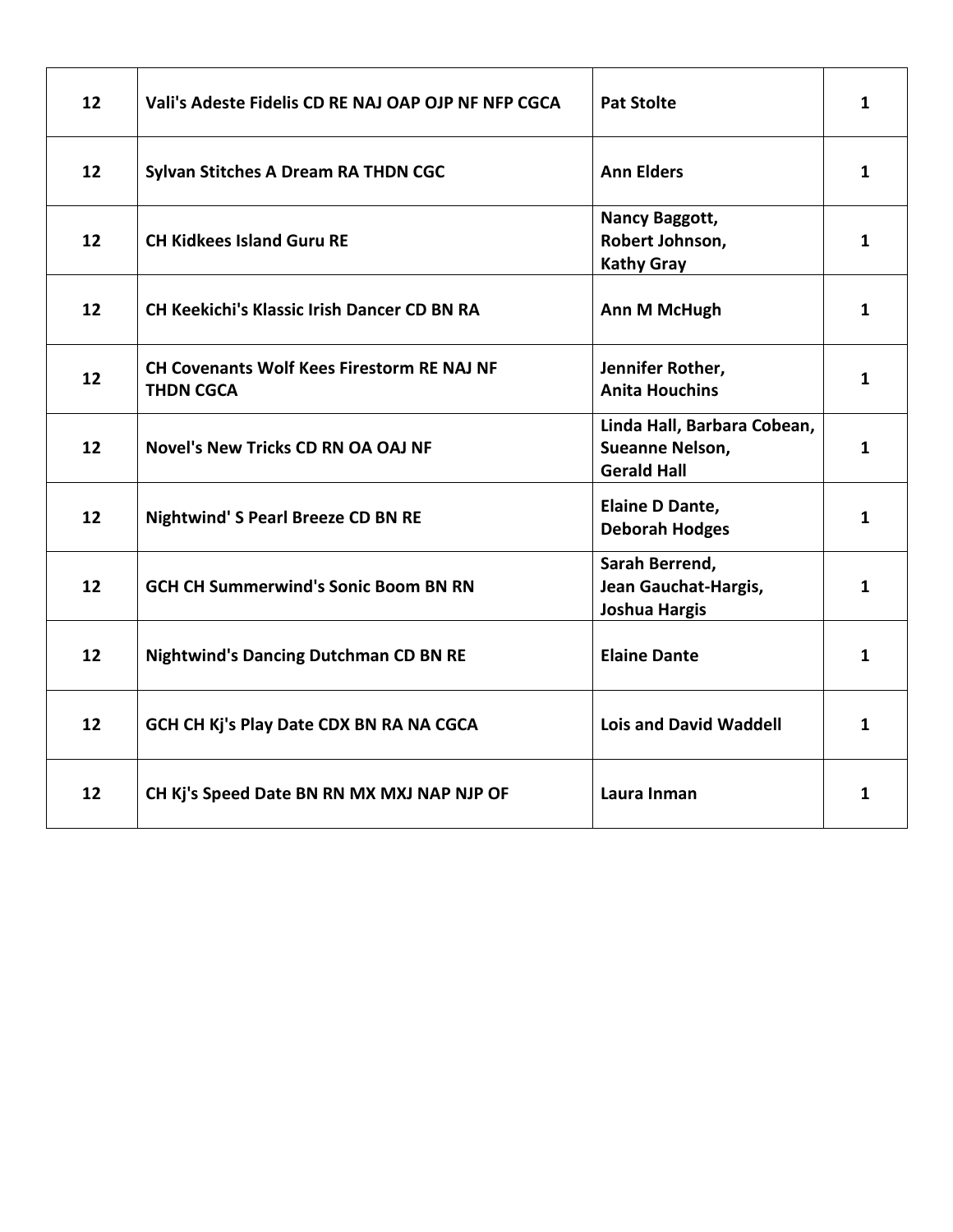|                | <b>RALLY EXCELLENT A</b>                      |                                           |               |
|----------------|-----------------------------------------------|-------------------------------------------|---------------|
| <b>Ranking</b> | Dog Name                                      | <b>Owners</b>                             | <b>Points</b> |
| 1              | <b>CH Keesridge The Essence Of Zivah RE</b>   | <b>Amanda Lougheed</b>                    | 27            |
|                | <b>Ruttkay Freya RE</b>                       | <b>Ann Fowler</b>                         | 21            |
| 3              | CH Wund-R Y The Game Is Afoot BN RE OA OAJ OF | Donna L Schmitt,<br><b>Katrina C Guse</b> | 14            |

|                         | <b>RALLY EXCELLENT B</b>                                                                |                                                                       |               |
|-------------------------|-----------------------------------------------------------------------------------------|-----------------------------------------------------------------------|---------------|
| <b>Ranking</b>          | <b>Dog Name</b>                                                                         | <b>Owners</b>                                                         | <b>Points</b> |
| $\mathbf{1}$            | <b>CH Wyndjamr's Storm Front RAE</b>                                                    | <b>Richard Ward, Mary Ward</b>                                        | 28            |
| $\overline{2}$          | GCH CH MACH Shoreline's Way Too Tuff CD BN RAE<br><b>MXB MJB T2B</b>                    | Robyn M Mcnutt,<br><b>Blaine E Mcnutt,</b><br><b>Tawn Sinclair</b>    | 21            |
| $\overline{\mathbf{3}}$ | <b>CH Summerwind's Tagliatelli CDX RE</b>                                               | Dr. Ronnie Sue Leith,<br>Jean Gauchat-Hargis,<br><b>Joshua Hargis</b> | 15            |
| 4                       | GCH CH Kj's Play Date CDX BN RA NA NAJ CGCA                                             | <b>Lois and David Waddell</b>                                         | 13            |
| 5                       | <b>CH Coaster Kees Pounce And Bounce CD BN RAE OA AXJ</b>                               | Carol Blair, Stu Blair                                                | 12            |
| 6                       | GCH CH MACH2 Shoreline's Tuff Enuf VCD2 BN RAE MXC<br><b>MJC MXF T2B2</b>               | Tawn Sinclair, Pia Paulsen                                            | 11            |
| $\overline{\mathbf{z}}$ | <b>Nightwind' S Pearl Breeze CD BN RE</b>                                               | <b>Elaine D Dante,</b><br><b>Deborah Hodges</b>                       | 9             |
| 8                       | <b>CH Shoreline Guinness For Barkee CD BN RAE MX MXJ</b><br><b>MXP2 MJP</b>             | Robyn M Mcnutt,<br><b>Blaine E Mcnutt,</b><br><b>Tawn Sinclair</b>    | 8             |
| 8                       | Beasley's Fancy Chief Clancy CD RE THD DJ CGCA                                          | <b>Stacie Beasley,</b><br><b>Jeffrey Beasley</b>                      | 8             |
| 9                       | GCH CH MACH13 Shoreline's Tuff Act To Follow VCD3<br>VER RAE2 MXC4 MJS5 MXF MFB TQX T2B | Tawn Sinclair, John Sinclair                                          | 7             |